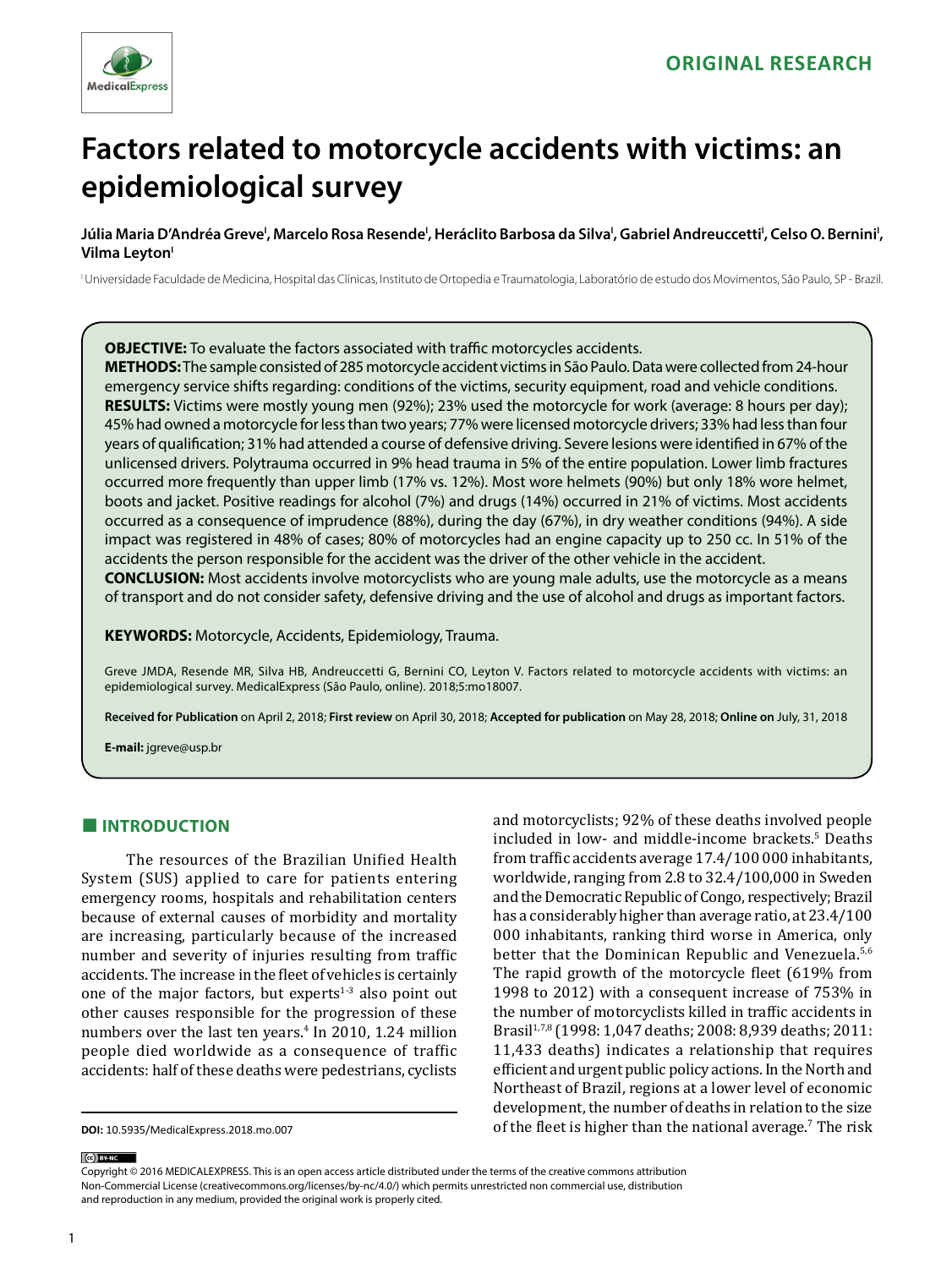of a motorcyclist dying in traffic is 14 times greater than that of a motor car passenger or driver.<sup>6,7</sup> A large Brazilian Insurance Company (Seguradora Lider) indicates that 76% of compensations through compulsory insurance are paid for motorcycle accidents, 19% for cars, 5% for all other types of vehicles.<sup>8</sup> In the city of São Paulo there are about 800,000 bikers, and 200,000 work as "motoboy" (deliverers of small packages and urgent mail)<sup>9</sup> and the motorcycle is now generally characterized as a transport option. Out of a total of collisions with fatalities in the city 42% involve a motorcycle and a car. The prehospital care for accident victims is on the increase and is related to the growth of the fleet, but other factors, such as the lax rules for licensing of drivers and vehicle inspection are also relevant. Data from the Hospital das Clínicas, Faculty of Medicine, University of São Paulo<sup>10</sup> show that  $43\%$  of the admittance to the surgical section of the emergency service were trauma victims; among the most seriously injured, automotive accident victims predominate, with pedestrians at the top of the list, followed by motorcyclists. In 2010, 6,848 patients were treated for trauma,  $19.3\%$  (n = 1284) of which were traffic accidents and 45% of these (n = 582) were motorcycle accident victims. There was a 20% increase in the number of severe cases seen in the emergency unit of the Institute of Orthopedics and Traumatology of Hospital das Clínicas, mainly polytrauma with complex and multiple fractures (with a 600% increase for brachial plexus injuries, 110% for the number of amputations and 25% for spinal cord injury). These accidents have serious consequences that require long treatment periods and patients frequently do not return to the life conditions prevalent prior to the accident. The growth of the fleet and the number of inexperienced drivers, the use of motorcycles as a family vehicle, as a transportation vehicle for clients (motorcycle taxi) and goods (motofreight) are intrinsic factors at the origin of accidents. Several points must be considered: (a) increased urban mobility and regulations regarding the shared use of public roads, (b) insufficient quality of licensing and training of motorcyclists, (c) inadequate use and quality of motorcycle safety equipment (d) ineffective supervision and the lightness of sanctions imposed on offenders. Therefore, the objectives of this study were to evaluate the factors associated with traffic accidents with motorcycles occurring in the Western Zone (Zona Oeste) of São Paulo. This district has a resident population approximately 300,000, out of a total of 10 million inhabitants of the municipality of São Paulo; the Human Development Index of the region is high.

## **■ METHODS**

**Sample**. The sample consisted of non-fatal and fatal victims of motorcycle accidents either (a) occurring in the Western Zone of São Paulo or (b) admitted for treatment in the emergency units included in this study for patient collection in the days assigned to the study, as specified below.

Data were collected at the scene of accidents and at the designated emergency services throughout an 82-day period between February 19 and May 12, 2013: a total of 328 shifts were active collecting data. The occurrence of accidents was notified by the Fire Brigade Coordination Center (COBOM) to the Traffic Engineering Company (CET) and to the team of accident experts at the collection units. Upon notification, CET personnel and experts were dispatched to the accident site for collection of accident data.

The inclusion criteria were: (i) accidents involving motorcycles in in the Western Zone of the city of São Paulo, within the collection shift periods (ii) motorcycle drivers over 18 years old involved in the accidents; (iii) non-fatal victims treated in the emergency units included for collection; (v) fatalities occurring in the hospital or at the scene of the accident.

The exclusion criteria were(i) victims of motorcycle accidents occurring more than six hours before notification; (ii) accident victims transferred from other units or returning after previous treatments (iii) victims who were passengers of/or run over by the motorcycle involved in the accident.

## Collection Procedures

**Emergency Units**. Collection teams were distributed as follows: Hospital das Clínicas, University Hospital of the University of São Paulo, Bandeirantes Municipal Emergency Unit, Lapa Municipal Emergency Unit.

**Shifts in Hospital das Clínicas**. Based on a pilot study, Hospital das Clínicas and University Hospital held 24-hour shifts, while the two Emergency Units held twelve-hour daytime shifts. Collection was performed on alternate days within the period 19 February to 12 May 2013, as stated above. Therefore, 82 days of shifts in the four selected units yielded a total of 164 24-hour and 164 12-hour collection shifts.

The identification and inclusion of the accident and the information gathered at accident scene were made at the time of each accident. All victims meeting the inclusion criteria were included in the study. All motorcycle accidents in the Western Zone were successfully collected and the study contains all the data from every accident scene and appropriate data from all accident victims.

**Collection teams.** The collection teams at the hospital units were headed by an expert in accidents and included health professionals, graduate and undergraduate medical students.

All personnel were trained in the management of patients, in the completion and obtaining of informed consent signature and in the filling of the spreadsheet.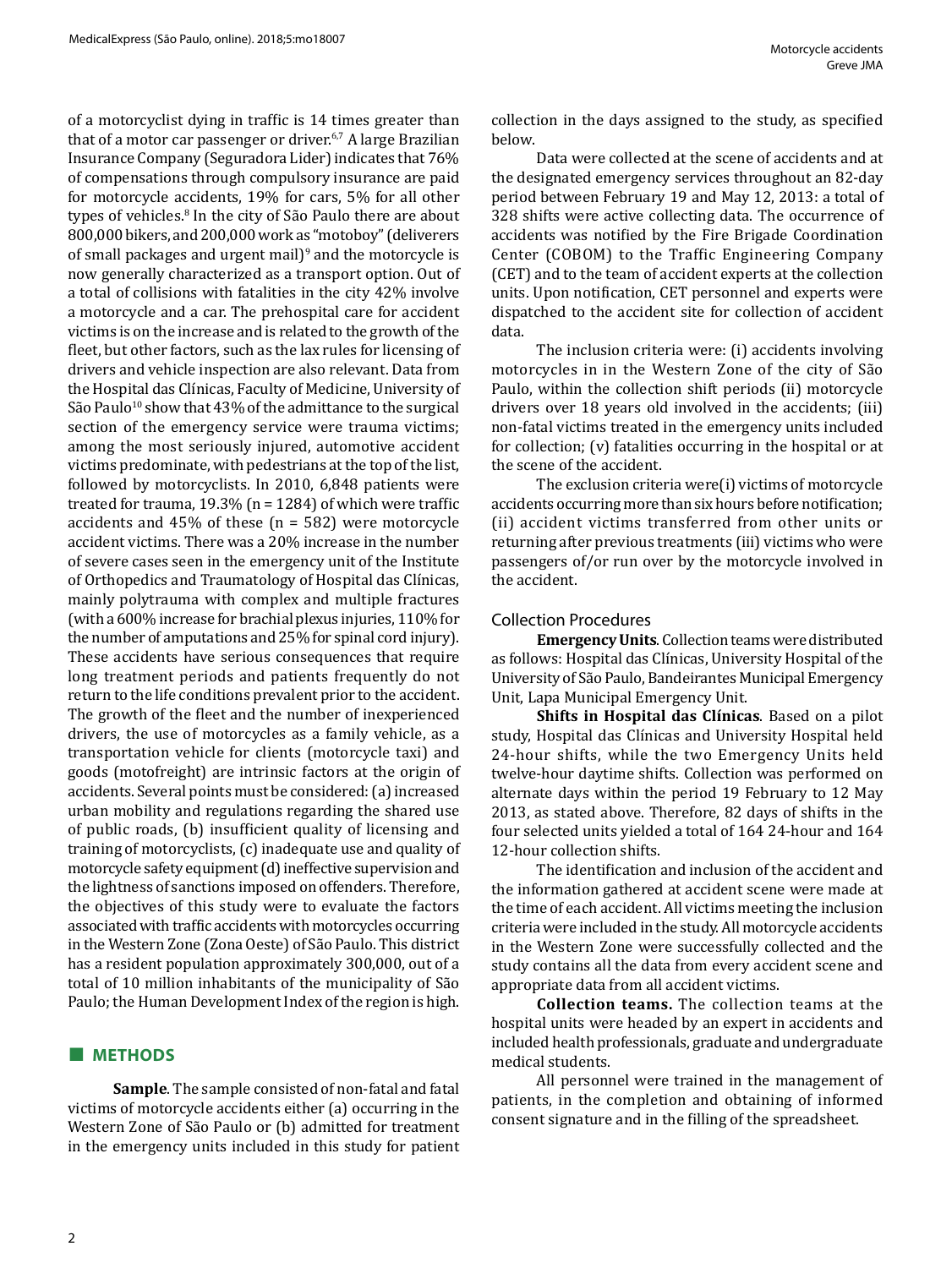**Collected information**. Personal information was collected, and biological samples were taken for toxicological analysis for: alveolar air by breathalyzer, saliva collection, urine and blood. Collected samples were placed in coolers. A complete physical examination report for each patient was included in the study.

Accident Data collection at the crash site included: date and time, location of the crash site, route and weather conditions, traffic signaling, type and condition of the vehicle and other information. Some deaths occurred at the crash site, but the prehospital care units are activated, and these accidents were included in the sample. The sheet used was the same as commonly used by agents in the service of these events. The victims of these accidents, which were sent to hospitals, were also assessed by the duty collectors. These data, after consistency analysis were included in the database. To relate the data collected in different locations, the duty engineer created an index number of accident that should be used at all stages of the collection process. A team of experts, coming from Porto Seguro Insurance, was trained by a retired expert of the Scientific Police to gather information about the accident at the crash site. The expert, remained on duty in the CET Information Center, and when allerted by the duty coordinator or by COBOM headed to the crash site to collect the information.

## Statistical Evaluation

The sample size was pre-estimated at 282 entries, for an alpha error of 0.05 and beta error of 0.20 according to the expected proportion of alcohol in 10% (6.5 to 13, 5%) of cases. Losses and negative cases were estimated at 10%, corresponding to a collection of 314 cases. Data were presented as mean ± standard deviation, as well as frequency and percentage. Analyzes were performed using the Predictive Analytics Software version 17.0 for Windows package (SPSS, Inc., Chicago, IL). The level for statistical significance was  $5\%$  (p < 0.05).

## **■ RESULTS**

A total of 326 of motorcycle accident victims treated in emergency rooms by health staff were harvested. Data on 41 patients were not included because of excessive data loss. The mean age was  $29.7 \pm 8$  (18-70) years. Table 1 provides a general description of circumstances surrounding patients included in the study. Ninety-five percent of total victims in the sample (311) were male. Thirty-two percent (103 victims) had National Health Insurance (INSS-SUS). Fiftysix percent were married, 58% had secondary or higher education and 50% had a family income above three minimum wages. Sixty-eight percent (219 victims) of the sample were motofreight workers using the motorcycle as a transport vehicle and 23% (76 victims) used the motorcycle for transport to the workplace. The motofreight workers ran (average) eight hours a day and motorcyclists two hours. Fifty-five percent had been involved in previous accidents and 18% had previous admissions because of accident.

**Outcome**. Table 2 provides data on the outcome of the included patients: one third of the patients was discharged from the emergency unit, whereas two thirds were either admitted to first attendance hospital or transferred to a different hospital

**Driving license**. Table 2 also provides information on driving competence of bikers. Twenty-three percent of victims had no license to drive a motorcycle and 33% had less than four years of experience; 45% had owned a motorcycle for less than two years. Seventy-five percent of the unlicensed victims were less than 32 years of age. Sixtyseven percent of victims had never attended driving schools (47% of motofreight workers and 31% of motorcyclists).

Table 3 provides information on injuries as related to safety equipment used by the victims. Forty-four percent of patients had severe injuries. Seventeen percent had lower limb fractures and 12% of upper limbs, 9% had polytrauma and 5% had brain trauma. Twenty-eight percent (93 victims) cases were hospitalized, seven patients died (2%) and 56% were discharged from the emergency unit.

**Safety equipment**. Ninety-two percent of the victims wore helmets. Twenty-three per cent wore boots and 18.1% wore jackets. Eighteen percent wore helmet, boots and jacket.

**Use of drugs**. Twenty-one percent of the victims showed a positive dose for alcohol/drugs in at least one biological sample. Twelve percent used alcohol and 8.7% used other drugs. After alcohol, cocaine is the drug most commonly found. One out five victims were using alcohol or drugs at the time of occurrence of the accidents.

**Accident information**. Twenty-five percent of the accidents occurred with motorbikes transporting passengers. Accidents happen more frequently at traffic peak times to bikers going to or coming from work, without preference for weekday. Eighty-six percent of the accidents occurred in good weather. The side impact crash was the most common (40%), followed by the rear end collision (25%) and fall (20%). Self-reporting victims informed that 15% of accidents occurred in the "corridor" between vehicle lanes; however, this self-reporting is in contradiction with the high occurrence of side collisions, which are typical for the "corridor". Seventy-three percent of accidents involved another vehicle; the car vs. motorcycle interaction occurred in 78% of these accidents. Fourteen percent of the victims admitted to personal failure as the cause of the accident.

**Road condition and signage**. Ninety-seven percent of the roads were paved. Fifteen percent of the victims cited the road conditions as a cause (the presence of water, oil, hole, sand). Seven percent of the accidents occurred in wet roads and 8% in roads with irregular pavement. The horizontal and vertical signage was adequate in 93% of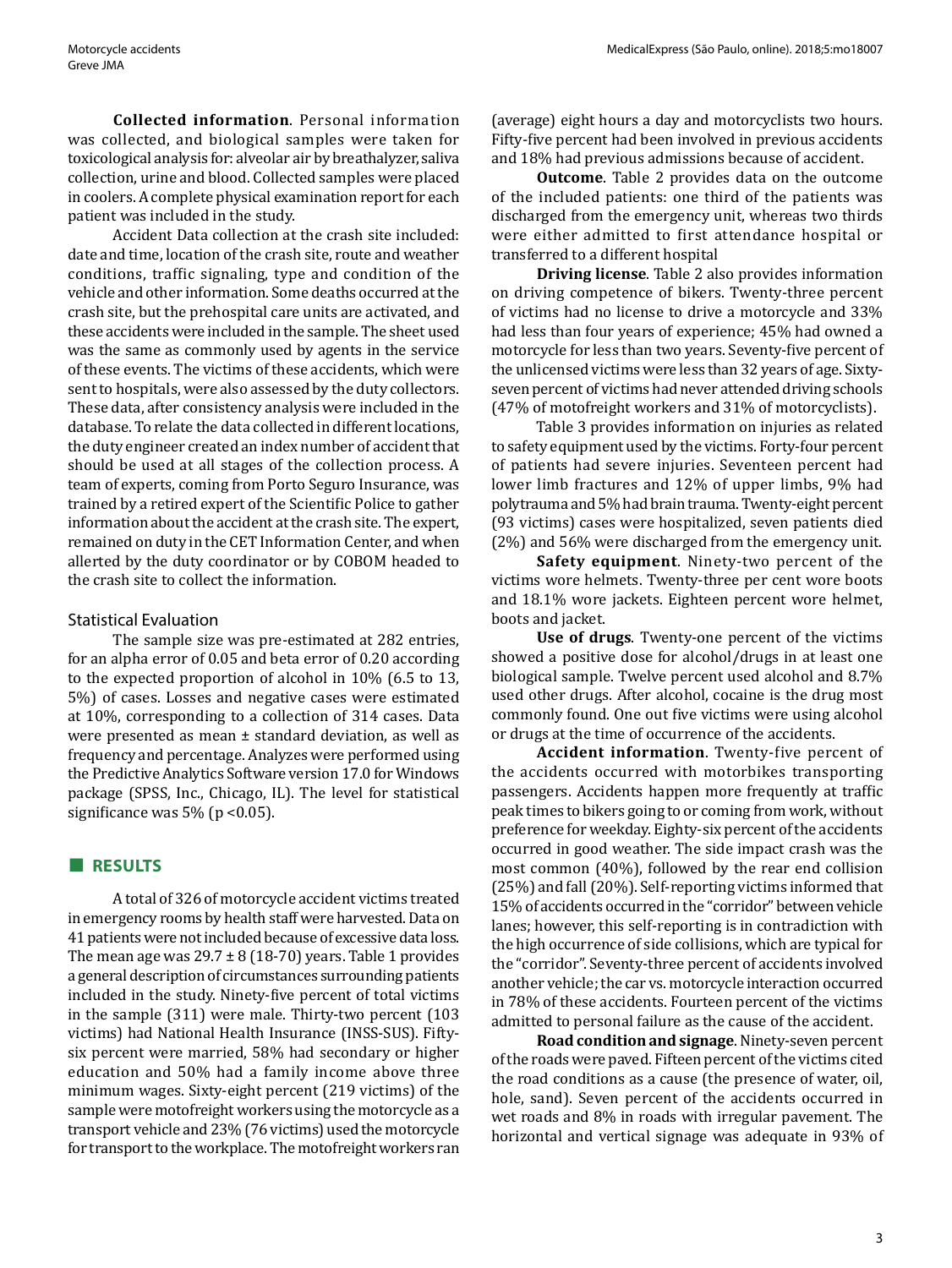## **Table 1.** General description of circumstances surrounding included patients in this study.

|                                   |                |                     | <b>Motofreight worker</b> |                      |
|-----------------------------------|----------------|---------------------|---------------------------|----------------------|
|                                   |                | Yes $(N=75)$        | No (N=210)                | <b>Total (N=285)</b> |
| Age (years)*                      |                | 29.0 (27.8 - 31.2)* | 29.0 (28.7 - 31.0)*       | 29.0 (28.8 - 30.7)*  |
| Workday (h/day)*                  |                | $8.5(8.3 - 9.7)^*$  |                           |                      |
| Time of Motorcycle Usage (h/day)* |                |                     | $1.0(1.9 - 2.5)^{*}$      |                      |
|                                   | No             | 17 (23%)            | 47 (22%)                  | 64 (23%)             |
| Driving License**                 | Yes            | 58 (77%)            | 162 (77%)                 | 220 (77%)            |
|                                   | NI             | $0(0\%)$            | $1 (< 1\%)$               | $1 (< 1\%)$          |
|                                   | No             | 46 (61%)            | 114 (54%)                 | 160 (56%)            |
| Defensive driving training**      | Yes            | 18 (24%)            | 66 (31%)                  | 84 (30%)             |
|                                   | N <sub>l</sub> | 11 (15%)            | 30 (15%)                  | 41 (14%)             |
|                                   | $B + H$        | 6(8%)               | 7 (3%)                    | 13 (5%)              |
|                                   | $B + J$        | $1(1\%)$            | $0(0\%)$                  | $1(0.5\%)$           |
| Individual Safety equipment use** | $B + H + J$    | 10 (13%)            | 38 (18%)                  | 48 (17%)             |
|                                   | H              | 37 (49%)            | 105 (50%)                 | 142 (50%)            |
|                                   | NI             | 21 (29%)            | 60 (27%)                  | 81 (28%)             |
|                                   | Α              | 16 (21%)            | 43 (21%)                  | 59 (21%)             |
|                                   | F-LP           | 2(3%)               | 4(2%)                     | 6(2%)                |
| Motorcycle Equipment**            | $A + F - LP$   | 9(12%)              | 27 (13%)                  | 36 (13%)             |
|                                   | N <sub>l</sub> | 48 (64%)            | 136 (64%)                 | 184 (64%)            |
|                                   | No             | 71 (95%)            | 175 (83%)                 | 246 (86%)            |
| Self-report Alcohol use**         | Yes            | 3(4%)               | 25 (12%)                  | 28 (10%)             |
|                                   | N <sub>l</sub> | $1(1\%)$            | 10 (5%)                   | 11 (4%)              |
| Positive Test for Alcohol**       | No             | 59 (79)             | 162(77)                   | 221 (78%)            |
|                                   | Yes            | 3(4)                | 5(2)                      | 8(3%)                |
|                                   | <b>REF</b>     | 13 (17%)            | 43 (21%)                  | 56 (19%)             |
|                                   | No             | 66 (88%)            | 185 (88%)                 | 251 (88%)            |
| Drugs**                           | Yes            | 8 (11%)             | 17 (8%)                   | 25 (9%)              |
|                                   | <b>NI</b>      | $1(1\%)$            | 8(4%)                     | 9(3%)                |

\*: Median (95% Confidence Interval); \*\*: Absolute and relative (percentage) data refer to the number of respondents (285), not to the total number of the sample (326). B: boot J: jacket; H: helmet; A: antenna; F-LP: forward-leg protection; REF: refused to take the breathalyzer test.

|                               | <b>Discharge</b><br><b>Motofreight worker</b> |                         | <b>Inpatient admission</b><br><b>Motofreight worker</b> |                         | <b>Transfers</b>          |                         |
|-------------------------------|-----------------------------------------------|-------------------------|---------------------------------------------------------|-------------------------|---------------------------|-------------------------|
|                               |                                               |                         |                                                         |                         | <b>Motofreight worker</b> |                         |
|                               | Yes                                           | No                      | Yes                                                     | No                      | Yes                       | No                      |
| N                             | 53                                            | 143                     |                                                         | 35                      | 8                         | 35                      |
| Age (years) $*$               | 28.0<br>$(27.1 - 31.5)$                       | 29.0<br>$(28.1 - 31.3)$ | 29.0<br>$(25.9 - 33.1)$                                 | 27.5<br>$(27.0 - 32.0)$ | 21.5<br>$(15.4 - 39.0)$   | 30.0<br>$(27.4 - 34.9)$ |
| Driving-license?              | 40 (89)                                       | 100 (88)                | 10(67)                                                  | 25(69)                  | 4(67)                     | 25 (92)                 |
| Defensive direction training? | 13 (27)                                       | 43 (37)                 | 1(7)                                                    | 10(28)                  | 4(67)                     | 10(38)                  |

\*: Data mean median (IC95%) (IC95percentage).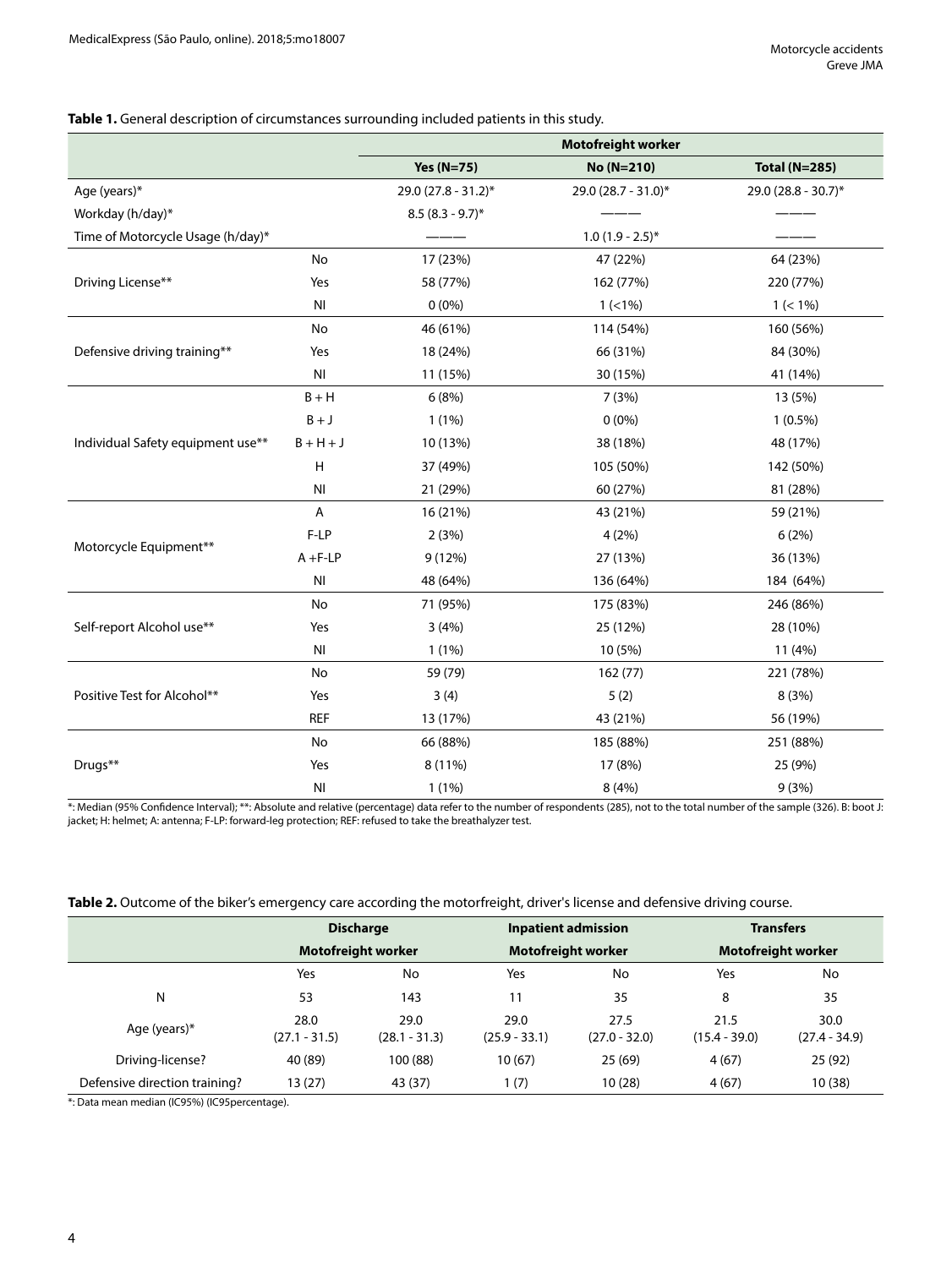|                    |                       | Motofreight worker |                |                |  |
|--------------------|-----------------------|--------------------|----------------|----------------|--|
|                    |                       | yes                | <b>No</b>      | Total          |  |
| Helmet+Boots       | Lower member fracture | $\overline{2}$     | 1              | 3              |  |
|                    | Upper member fracture |                    | 3              | 3              |  |
|                    | Light injuries        | 3                  | $\overline{2}$ | 5              |  |
|                    | Polytrauma            | 1                  |                | 1              |  |
| Helmet+Boot+Jacket | Lower member fracture |                    | 5              | 6)             |  |
|                    | Upper member fracture | 2                  | 4              | 6              |  |
|                    | Light injuries        | 5                  | 25             | 30             |  |
|                    | Polytrauma            | 2                  | 4              | 6              |  |
| Helmet+Jacket      | Lower member fracture | $\overline{2}$     | 7              | 9              |  |
|                    | Upper member fracture |                    | 6              | 6              |  |
|                    | Light injuries        | 10                 | 21             | 31             |  |
|                    | Polytrauma            | $\overline{2}$     |                | 2              |  |
|                    | TBI                   |                    | 3              | 3              |  |
|                    | SCI                   |                    | 1              | 1              |  |
| Boots+Jacket       | Lower member fracture | 1                  |                | $\mathbf{1}$   |  |
| Helmet only        | Lower member fracture | 8                  | 19             | 27             |  |
|                    | Upper member fracture | 4                  | 16             | 20             |  |
|                    | Light injuries        | 18                 | 48             | 66             |  |
|                    | Polytrauma            |                    | 2              | $\overline{2}$ |  |
|                    | TBI                   | 4                  | 9              | 13             |  |
|                    | Lower member fracture | 3                  | 4              | $\overline{7}$ |  |
| Not recorded       |                       | $\overline{7}$     | 30             | 37             |  |
| total              |                       | 75                 | 210            | 285            |  |

#### **Table 3.** Type of injuries (diagnoses) according the occupation and the use of individual safety equipment.

Absolute and relative numbers (frequency in %) show the number of diagnosis, not the total number of subject in each group. The difference between the number of diagnoses and the total of the subjects represent non-recorded diagnoses. B: boot J: jacket; H: helmet. TBI: traumatic brain injury; SCI – spinal cord injury.

accidents that occurred outside of crossings, but it was inadequate in 18% of the accidents occurred at roads crossing.

**Type, route and track profile**. Sixty-two percent of victims reported accidents at average speeds for ordinary roads (40-60 km/hour) and for expressways (70-80 km/ hour). Fifty-five percent took place in roads with two or more lanes and 76% with two or more tracks. Most accidents occurred outside crossings (72%), on straight stretches (70%) and on flat segments (75%).

**Factors relating to the vehicle**. Eighty percent of accidents were motorcycles up to 250 cc; the same proportion report periodic revisions, with 66% of revisions less than a year before the accident. Sixty-nine percent of the motorcycle fleet has less than six of age. Fifteen percent of the parts of the motorcycles were not original but were in good conditions (95%). Tires (11%) and brakes (7%) were the items with the worst conservation.

**Expert analyses**. Seventy-seven percent of accidents was related to human factors. Visibility accounted for 10%, road factors for 8%, other factors for 3% and vehicle for 1%. The main factors related to the motorcycle were imprudence (21%), lack of attention (17%), speeding (13%), inexperience (11%) and the motorcyclist vision (10%). The main factors related to the second vehicle were preference violations (42%), biker visibility (24%), lack of attention (8%) and recklessness (7%). The biker risk behavior and lack of respect and visibility of the second vehicle were the most important factors in the accident.

## **■ DISCUSSION**

These results serve as a reference in identifying the main factors associated with traffic accidents with motorcycles, especially in developing countries. The use of motorcycles as transportation option in large urban centers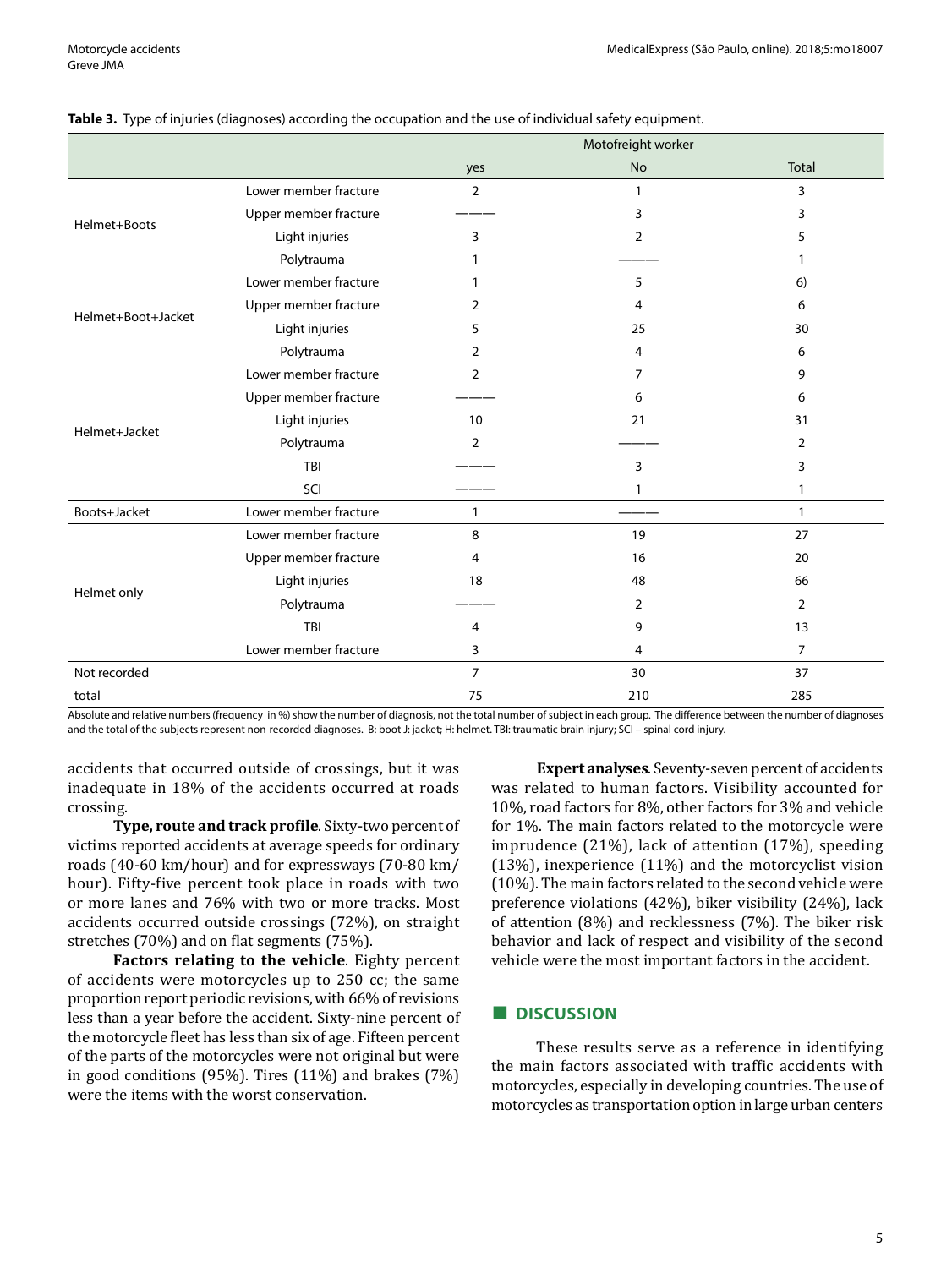in Brazil grew rapidly, mainly because of the relatively low cost of the motorcycles, even when compared to public transport, apart from the comfort it provides: door to door transportation provided by an agile vehicle able to move quickly in very congested city traffic. The government agencies responsible for providing habilitation and urban mobility maintenance were not prepared for the motorcycle entering the traffic and the mobility system of the city. Motorcyclists unprepared to move in city traffic and car drivers and other vehicles unaccustomed to the presence of motorcycles on the road system without clear rules of movement, brought as a result many motorcycle accidents in urban areas. It is a global phenomenon that is occurring in many developing countries in Latin and North America<sup>6,12</sup> and in  $\hat{A}$ sia<sup>11</sup>.

The motorcycle is an insecure vehicle $13$  that demands greater care with driver training. The motorcyclist must acquire a defensive posture, but this precaution was not taken into account in most countries where the motorcycle entered as a huge transportation option. In this sample, the victims were predominantly male, young adults with low socioeconomic status (one to three minimum wages) and educational level corresponding to high school. They are similar to data reported by Rodrigues et al.<sup>6</sup> in their study covering several Latin American countries, where there is a prevalence of motorcycle as a transportation means without any kind of driver training. The occurrence of previous accident and greater number of serious injuries in victims who had no clearance were identified. The establishment of a defensive driving course was significantly associated with a reduction of 30% in motorcycle accidents in Thailand.<sup>12</sup>

In the present sample most, but not all, drivers wore helmet, a compulsory item under Brazilian traffic law; its absence is penalized with fines. Only one-fifth of motorcycle riders wore helmets, boots and jacket. Public policies that would make compulsory the use of safety equipment would certainly improve adhesion of motorcyclist's usage and could help in reducing the severity of injuries. Few motorcyclists use helmets in places where there are no coercive laws, a very common behavior in some American and Asian countries.6,11,12 There is strong evidence to recommend the use of the helmet to prevent head traumas and deaths in motorcycle accidents, although few studies have evaluated quality and type of helmets.<sup>15</sup> The most prevalent injuries in this type of accident are lower limb fractures, a fact that was expected, on account of the large level of exposure of this part of body, coupled with a lack of adequate protection.

The use of alcohol and drugs was also found in 20% of the sample. The analysis shows that alcohol is an important causal factor that needs to be considered in public policies for prevention, as shown by a similar Canadian study.14,16, 17

Many accidents occurred by side collision caused by the great number of motorcycles in the "corridor" between driving lanes. The "corridors" in fact a true virtual space, not well delimited and the lack of visibility reported by the driver of the second vehicle was one of the main factors related to the accident. However, accidents involving two vehicles where both had a responsibility for the accident were very common, showing behavioral issues and faults in the conductor's habilitation, but also in the lack of more severe coercive measures. The large number of side collision combined with the expert analysis (most of accidents occurred in straight road segments, not at crossings, with good weather conditions and visibility) point directly to the driver behavior, as the main accident factor, distinct from what was reported in a similar study done in Calgary, where climate and road conditions were the main causes.

The motorcycle use in professional activity (goods transport) is less related to the accidents than what happens to bikers who used the vehicle for transport. This is similar to what was reported by Angels, $18$  who showed that "couriers" suffered fewer accidents than drivers who used the motorcycle as the transport vehicle. The timeon-the-bike seems to be less important than the quality of the direction, because motofreight workers are more exposed (in terms of time-on-the bike), but they also have more experience. Neither of the two groups regard security as an important factor in the use of the motorcycle. This type of ignorance is highlighted and can be additionally demonstrated by the low use of safety equipment, (except for the mandatory helmet), by the lack of taking defensive driving courses and by the high incidence of alcohol and drugs.

The massive insertion of the motorcycle in the chaotic traffic of the city of São Paulo in the last 15-20 years occurred haphazardly, without taking into account the need to better prepare the rider and the equal need to educate drivers of other vehicles about the fragility of the smaller vehicle. This is clearly shown from the analyzed factors, in terms of human factors and risk behaviors: speed, recklessness, alcohol and drugs and inadequate qualification, are prevalent in this type of accident. Prevention programs must take into account the educational and enforcement actions that have reduced the occurrences. The road condition is not the most important, but improvement of road conditions and signaling can also contribute to reduce accidents. Vehicle factors were less frequent, but the poor condition of tires and brakes were the most frequent and were directly related to the safety of the rider.

The effect of motorcycle accidents in the Brazilian public health systems are immense because more than half of the victims have serious injuries that require expensive and specialized care resources, which are infrequently available in all service units. The increased use of the São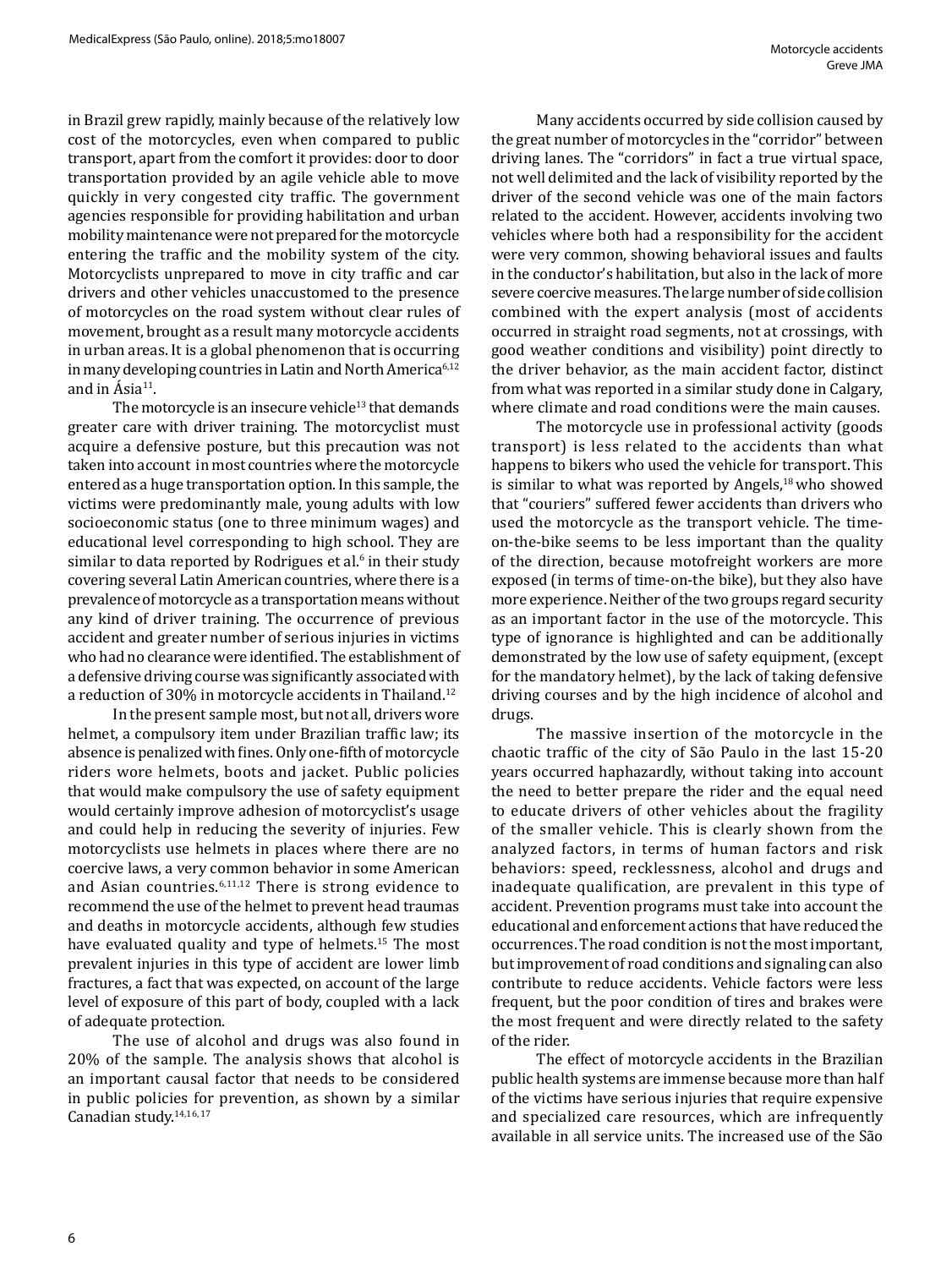Paulo University Medical College Hospital (HCFMUSP) emergency units highlights the seriousness of the situation. Less sophisticated emergency units are not equipped to evaluate and safely treat victims of motorcycle accidents.

The results of the current study show that there are several factors associated with motorcycle accidents and that there is a need for joint and coordinated actions that must be implemented if a significant reduction of accidents is to be expected. Rodrigues et al<sup> $6$ </sup> showed that economic factors, low educational level and inefficient public policies to control the large number of circulating motorcycles are present in most of the countries assessed.

The major issues outlined in the introduction of the study were clarified by our results and need to be addressed in an organized and objective way. There is a need to create a common information system on traffic accidents that contains all relevant information for decision making and evaluation of results; this must be made available for research and studies. There is a need to improve urban mobility conditions of the city with reasonable alternatives to public transportation that must consider cost and quality. Individual transport, even on two wheels, is not the solution for big cities; on the contrary it does not improve congestion, pollution, space occupation and people's quality of life and it increases the number of severe accidents. Moreover, it is necessary to improve the qualification of drivers of all vehicles with emphasis on safety and sharing of routes. Enabling must be seen by the population as a necessity and an important part of the driver training process, demanding quality training and evaluation of the quality of drivers. There is a need for effective inspection of motorcyclists and motorcycles in terms of licensing, use of safety equipment and compliance with traffic rules. It is also important to expand the requirement for the use of boots and protectors of legs and arms; also vital is to effectively extend the control drug/alcohol usage by drivers; finally there is a need to improve the visibility of motorcyclists and motorcycle (equipment, clothing and accessories that increase the visibility of the motorcycle).

## **■ CONCLUSION**

Data from this study allow us to conclude that the main factors associated with motorcycle accidents were insufficient or absent qualification, drug use, recklessness, speed and visibility, lack of security and defensive biker culture. In terms of the vehicles, background checks (tires and brakes); in terms of roads (surface and signaling at intersections).

## **■ AUTHOR PARTICIPATION**

Greve, JMD – coordinator of the research; Resende, MR- coordinator of the research; Leyton, V, toxicologic analysis; Carvalho, HB, - statistical analysis; Andreuccetti, G - data collection;Bernini, C – ER director; Santos, JS – ER diretor

## **■ CONFLITC OF INTEREST**

Authors declare no conflict of interest regarding this project

## **FATORES RELACIONADOS COM OS ACIDENTES DE MOTOCICLETA: ESTUDO EPIDEMIOLÓGICO**

**OBJETIVOS:** Avaliar fatores associados com acidentes de trânsito com motocicletas.

**MÉTODOS:** Foram avaliadas 285 vítimas de acidente de motocicleta em São Paulo. Os dados foram coletados em plantões nas unidades de emergência. Foram coletadas informações sobre: condições das vítimas, uso de equipamentos de segurança, condições de estrada e veículo.

**RESULTADOS:** As vítimas eram principalmente homens jovens (92%); 23% usavam a motocicleta para o trabalho (média: 8 horas por dia); 45% possuíam a motocicleta por menos de dois anos; 77% tinham habilitação para dirigir; 33% tinham menos de quatro anos de habilitação; 31% tinham feito curso de direção defensiva. Lesões graves foram identificadas em 67% dos motoristas não habilitados. Houve politraumatismo em 9% das vítimas e traumatismo craniano em 5% da população avaliada. Fraturas de membros inferiores ocorreram mais frequentemente do em membros superiores (17% contra 12%). A maioria usava capacetes (90%), mas apenas 18% usava capacete, botas e jaqueta. Dosagens positivas de álcool (7%) e drogas (14%) foram vistas e totalizaram 21% de todas as vítimas. A maioria dos acidentes ocorreu como consequência de imprudência (88%), durante o dia (67%) e sem chuva (94%).

**CONCLUSÃO:** A maioria dos acidentes envolve vítimas do sexo masculino, adultos, que usam a motocicleta como meio de transporte e não consideram equipamentos de segurança, condução defensiva e o consumo de álcool e drogas fatores importantes para prevenção dos acidentes.

**PALAVRAS-CHAVE:** Acidente Trânsito; Epidemiologia; Motocicleta

## **■ REFERENCES**

- 1. Regio, M. 1000 Relatórios de Investigação de Acidente de Trânsito Fatal São Paulo – Boletim Técnico (1st ed.). São Paulo, Brazil: Companhia de Engenharia de Trânsito São Paulo; 2012
- 2. Comunicado Instituto de Pesquisa Econômica Aplicada (IPEA): A mobilidade urbana no Brasil, maio 2012:#94. Instituto de Pesquisa Econômica Aplicada, Ipeagovbr. Available from: http://www.ipea.gov. br/portal/index.php?option=com\_content.
- 3. Mapa da Violência 2011, Instituto Sangari. Institutosangariorgbr. [Online]. Available from: http://www.institutosangari.org.br/ instituto/).